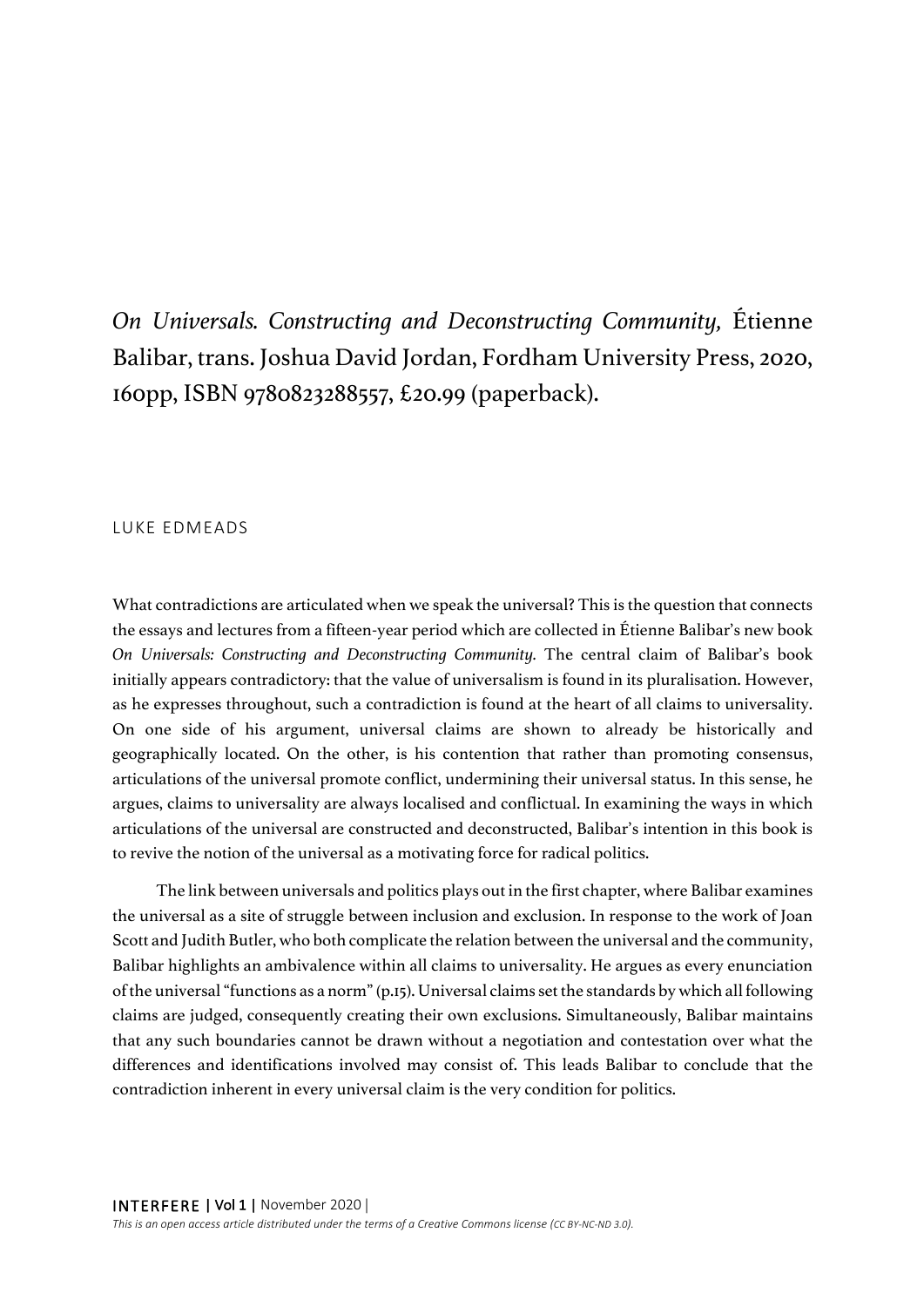In the first of two long central essays, Balibar further examines this contradiction via the concepts of construction and deconstruction. Reading Hegel and Derrida, Balibar argues that every construction of the universal, simultaneously undertakes a deconstruction. This takes place both as an "erasure" of what has come before and as a failure of total representation. What this means is that every claim to universality, such as the declaration of human rights, contains its own undoing as it is unable to be wholly inclusive. Accordingly, there will always be that which is non-representable, or which does not fit specific categorisation. As such, every universal turns against its own articulation as contradiction, exposing that every universal claim is both delimiting and fictive.

Balibar then puts this process of construction and deconstruction to work to critique three forms of the universal. In Hegel, Balibar finds that the enunciation of the universal immediately entails its negation. The universal can only be realised as a particular claim, excluding other claims. This in turn makes universal claims resistible. Consequently, Balibar argues, conflict is a necessity inherent in all universals.

Balibar goes further to explore how forms of resistance can emerge in relation to dominant ideologies. Thinking through the implications of Marxist accounts of ideology, Balibar contends that ideology is an expression of the universal which applies its own internal logic of domination onto those it dominates. Yet, as Balibar has already claimed that each construction of the universal contains its deconstruction, this gives rise to the potentially problematic position that resistance to domination must also have its basis within the dominant ideology. In attempting to show how resistance can emerge from within such a position, Balibar returns to Scott, to propose a notion of non-identity with identification that suspends the means by which ideology dominates without giving up on universal claims entirely.

The reason for his desire to hold onto universal claims becomes clear as he examines the relation between subjects and the community. It is through universal claims that the subject's forms an attachment to the community. Calling on Althusser, Balibar argues that the subject, interpellated by universal law, becomes a member of the community in which the law applies. Through this process, the particularity of the subject is forfeited on the condition of belonging to a community. Yet as Balibar rightly points out universal ideals always exceed the lived experience of subjects within the community. As such, Balibar contends, universal claims serve as an ideal by which the subject judges the merits of the community. Ultimately this links the three different forms of the universal that Balibar examines. The excess provides the space for conflict and resistance to the exclusions that universal claims institute. This then, for Balibar, indicates the possibility of a politics responsive to both the difference and the community.

Balibar's second central essay examines the contradiction within universals through three differing philosophical substitutes for universality: disjunction, totalisation and translation. Thinking with Hegel and Marx, Balibar contends that totalisation reveals an uneven relation of domination between universals. This conflict is also apparent in the disjunctive approach. Reading Spinoza and Wittgenstein, Balibar examines the incapability of theoretical and practical enunciations of the universal. Theoretical universality regards describing the universal; practical universality regards the norms and uses of the universal. What Balibar concludes is that universality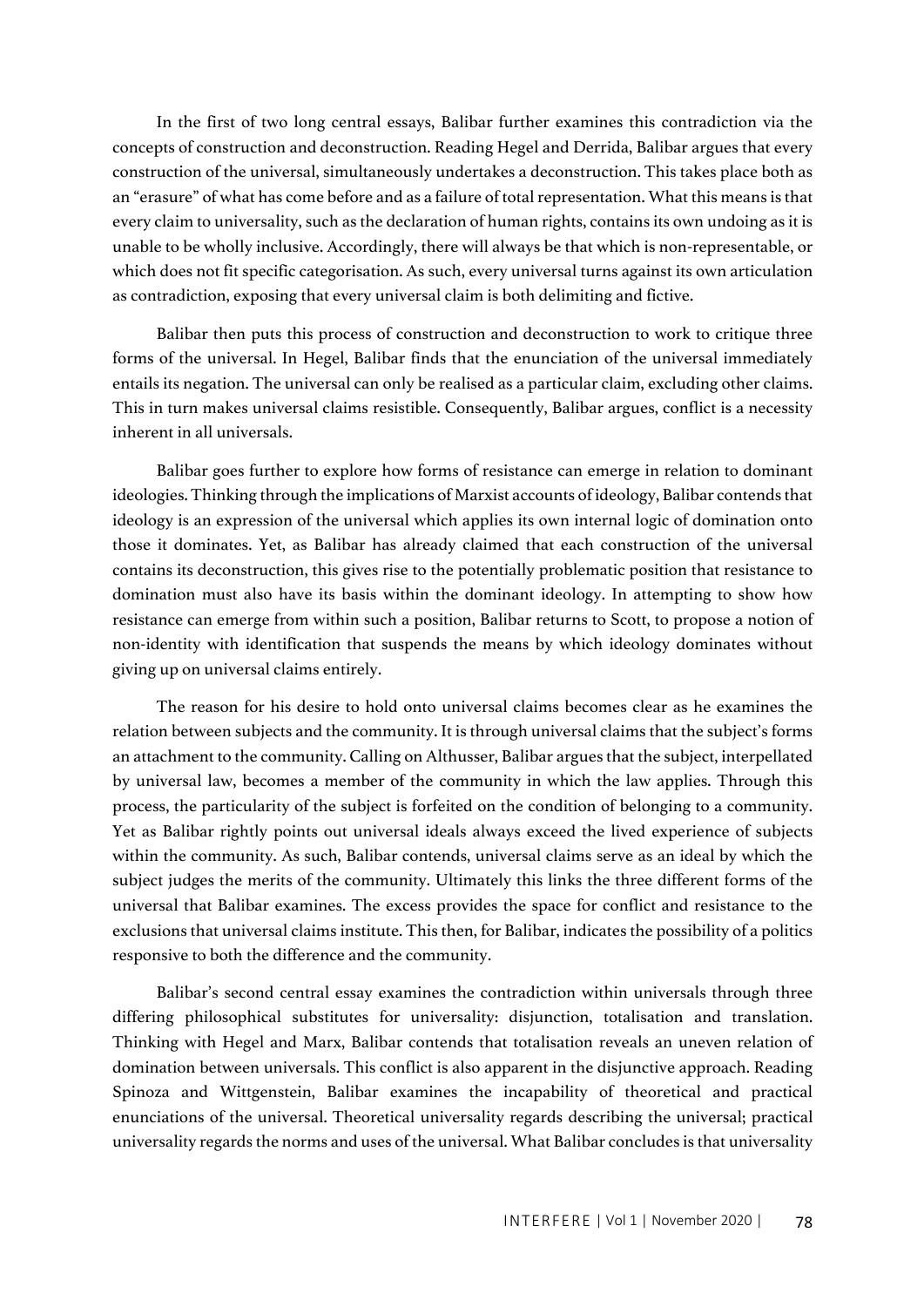can be defended from differing yet equal approaches. This highlights again that universal claims are equivocal, relying of the mode of their articulation for their justification.

Translation is another arena in which this equivocacy is found. Translation functions as an attempt to universalise language yet Balibar takes the stance that a perfect translation can only stand as an ideal. The process of translation fails to provide the certainty of meaning and consequently only provides relative truth. Following Walter Benjamin, Balibar maintains that while translation cannot transform one language into another, it holds out the possibility of common expression and experience. Rather than offering a substitution of one language for another, translation contains the potential for a shared community of meaning. Yet Balibar is also surely correct to argue that the community is defined by the historicity of power relations in which translation takes place. As such, he contends, translation reveals that articulations of the universal are always experienced politically.

Universality as a political reality returns in Balibar's debate with Alain Badiou. Balibar points out that "universalism *never does exactly what it says, nor exactly what it does*." (p.85, italics in text) Balibar's interest in citizenship reveals this. Citizenship as a universalist discourse aims to supress difference in the name of equality. Yet equality, if taken seriously reaches beyond boundaries and limitations. This leads Balibar to dwell on the notion of exclusion to highlight the troubling spectre of violence that follows claims to the universal. This is not to argue the case against the universal but, Balibar advocates, to recognise the responsibility for this violence that comes with any enunciation of it.

Importantly the violent and political nature of the universal plays out in what Balibar terms "anthropological differences" (p.98). This refers to how human differences are assigned value, unequally distributing access to citizenship. Balibar asserts that within modern societies human differences are claimed to be natural to justify exclusion. Yet, as such classifications are unstable, exclusions provoke revolt against the means by which they are enforced. For Balibar this elicits the recognition that violence inheres in both the exclusion of those considered different and in difference's celebration.

Ultimately Balibar claims that the political rationality of universality is a process of conflict between the localised site of every universal claim and the excess or openness that moves universals beyond unity. The value of universals is, he claims, found within this conflict. Throughout the book Balibar shows how every claim to universality carries exclusionary and violent practices. Yet as universals are always competing and ambiguous, each articulation of the universal is a site of resistance. The point then, for Balibar, is that these competing and conflictual sites of universal make possible the idea of community while refusing to homogenise difference.

In his introduction, Balibar claims his intention is not to resolve the paradoxes found in speaking the universal but to problematise our understanding in order to clarify the value of universalism. In this he is eminently successful. This short, sharply argued text weaves together various and competing strands of philosophical discourses on universality into a coherent whole, highlighting the different forms, institutions and practices by which the universal is articulated. While such a project could become densely academic, Balibar is able to consistently demonstrate